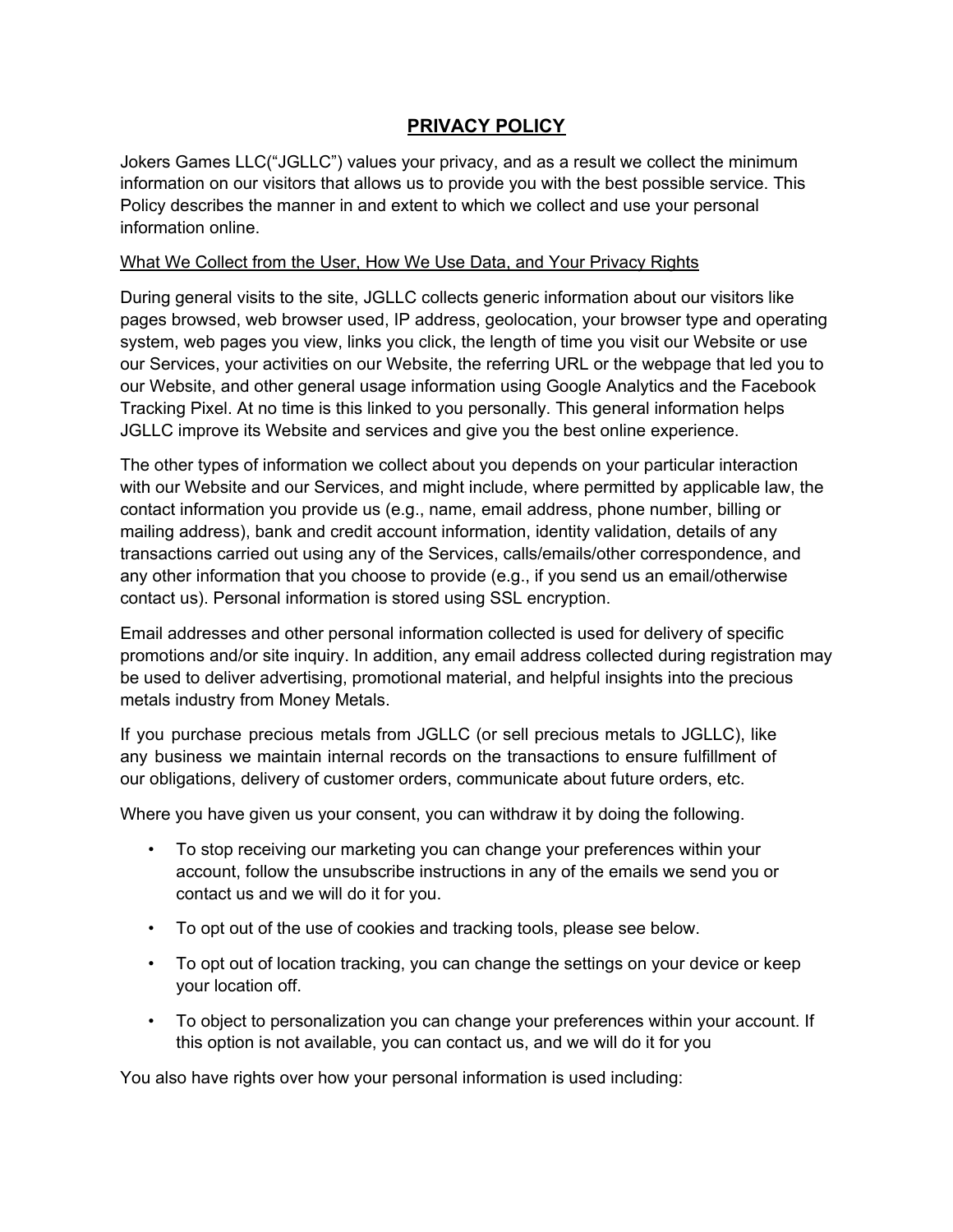- The right to object to our processing of your data.
- The right to request that your information be erased or restricted from further use.
- The right to request a copy of the information we hold about you.
- The right to correct, amend or update information you have given us (where you have an account with us you can also do this by logging in and updating your information), by emailing us at **[contact@jokersgames.com](mailto:contact@jokersgames.com)**.
- The right to contest any automated decision we make about you.

To exercise any of the above rights please email **[contact@jokersgames.com](mailto:contact@jokersgames.com)**. Please note that while we will carefully assess every request we receive; your rights may differ according to your place of residence and we may not always have to comply. When this happens, we will explain why.

### Our Use of Cookies

We and our third-party service providers use cookies and other tracking mechanisms (including tracking technologies designed for mobile applications) to track information about your use of our Website and Services. We may combine this information with other personal information we collect from you (and our third-party service providers may do so on our behalf).

**Cookies**. Cookies are alphanumeric identifiers that we transfer to your computer's hard drive through your web browser for record-keeping purposes. Some cookies allow us to make it easier for you to navigate our Website and Services, while others are used to enable a faster log-in process or to allow us to track your activities at our Website and Service. There are four types of cookie:

**Strictly necessary cookies** These are cookies that are required for the operation of our Website. They include, for example, cookies that enable users to log into secure areas of our Website.

**Analytical/performance cookies**. These types of cookies allow us to recognize, count the number of visitors, and see how visitors move around our Website when they are using it. This assists us to improve the way in which our Website works, for example, by ensuring that you can find what you are looking for easily.

**Functionality cookies** These cookies are used to recognize you when you return to our Website. They enable the personalization of content, recognition of users, and remember your user preferences (for example, your choice of language or region).

**Targeting cookies**. These cookies record your visit to our Website, the individual pages visited, and the links followed. If the cookie is set by a third party (for example, an advertising network) which also monitors traffic on other websites, this type of cookie may also be used to track your movements across different websites and to create profiles of your general online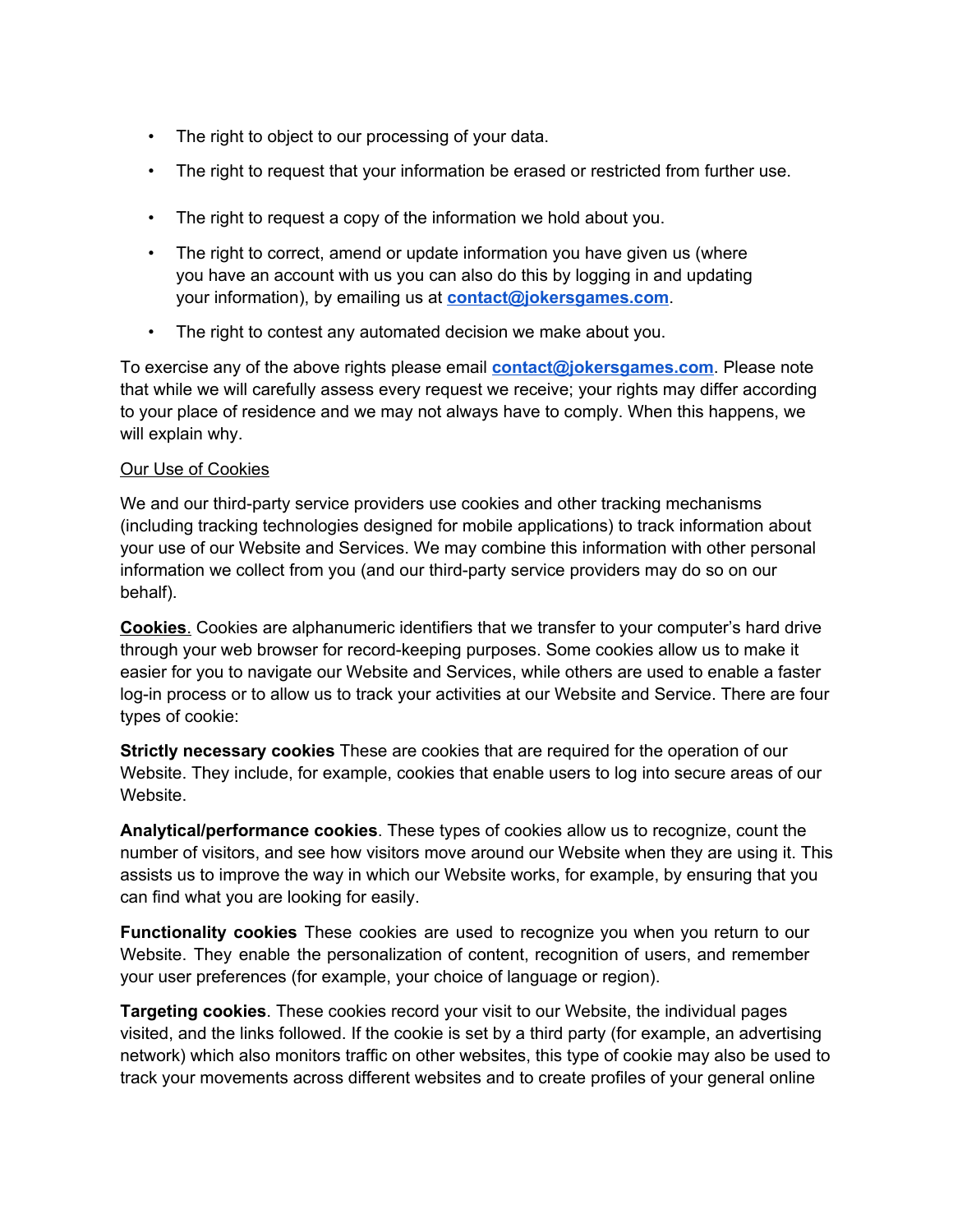behavior. Information collected by tracking cookies is commonly used to target online advertising.

**Local Storage Objects**. We may use Flash Local Storage Objects ("Flash LSOs") to store your Website preferences and to personalize your visit. Flash LSOs are different from browser cookies because of the amount and type of data stored. Typically, you cannot control, delete, or disable the acceptance of Flash LSOs through your web browser. For more information on Flash LSOs, or to learn how to manage your settings for Flash LSOs, go to the Adobe Flash Player Help Page, choose "Global Storage Settings Panel" and follow the instructions. To see the Flash LSOs currently on your computer, choose "Website Storage Settings Panel" and follow the instructions to review and, if you choose, to delete any specific Flash LSO.

**Storage HTML5 Storage.** We may also store your user information and Website preferences locally within your web browser via HTML5.

**Clear GIFs, pixel tags and other technologies**. Clear GIFs are tiny graphics with a unique identifier, similar in function to cookies. In contrast to cookies, which are stored on your computer's hard drive, clear GIFs are embedded invisibly on web pages. We may use clear GIFs (a.k.a. web beacons, web bugs or pixel tags), in connection with our Website or Services to, among other things, track the activities of Website visitors, help us manage content, and compile statistics about Website and Services usage. We and our third-party service providers also use clear GIFs in HTML emails to our customers, to help us track email response rates, identify when our emails are viewed, and track whether our emails are forwarded.

**Changing or Disabling your Cookie Settings**. Most web browsers automatically accept cookies, but if you prefer you can edit your browser options to block them in the future. The Help portion of the toolbar on most browsers will tell you how to prevent your computer from accepting new cookies, how to have the browser notify you when you receive a new cookie, or how to disable cookies altogether. Visitors to our Website who disable their web browsers' ability to accept cookies will be able to browse the Website; however, most site features will not function if you disable cookies and you will not be able to login to use our services.

**Do Not Track**. Currently, our systems do not honor browser "do-not-track" requests. You may, however, disable certain tracking as discussed above (e.g., by disabling Cookies)

### **Disclosure**

JGLLC does not share personal information with third parties, except as may be required by law or as by agreement you otherwise explicitly opt into. Such a situation might include disclosing information, whether by a legitimate legal requirement, involving a sale or transfer of the company or its assets, a service provider operating under a confidentiality agreement, or to protect the legal interests of JGLLC. Because JGLLC believes privacy is important, disclosure of personal information is exceedingly rare. We also use encryption and state-of-the-art security to protect data. To modify the limited customer data we have collected, or if you wish to "opt-out" of any free content or marketing you have received,